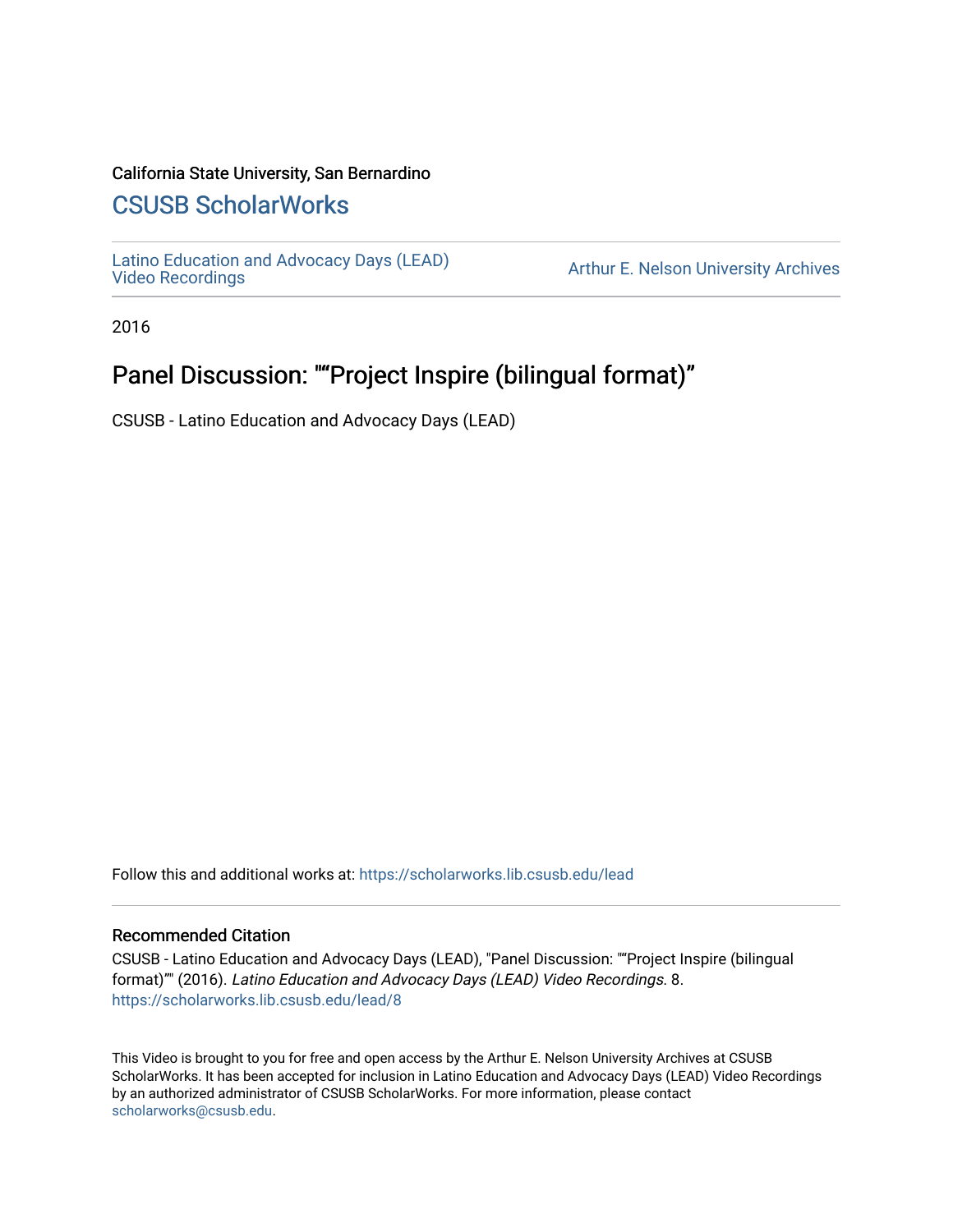# LEAD Original Programming

### **"Project Inspire (bilingual format)" (2016)**

*START – 00:00:00*

[ Music ]

>> Bienvenidos and welcome to the next installment of Lead Media Programming. From Studio 54, Campus of California State University San Bernardino, the digital media platform for inspired educators, leaders and community activists and advocates taking our message directly to the people, to the gente. Thank you for sharing our common interest in the analysis, discussion, critique, dissemination and commitment to the educational issues that impact Latinos. I'm your host, Dr. Enrique Murillo Junior and this episode is a syndicated replay from [inaudible] seven of Lead Summit 2016. The theme that year was Black, Brown, Indigenous unity, meaning we share the educational crisis and must struggle side-by-side. This panel was about Project Inspire and was presented in an English-Spanish bilingual format. As lead, we see ourselves as conveners. Our strength, bringing in various segments and groups that may not necessarily be in the same room otherwise. It was during the previous year's summit that the seeds were planted among some key people that eventually went on to create Project to Inspire. The curriculum to inform parents and their role in the children's education. Work with parents, so they learn how to work with the information acquired and develop parent leadership skills to ensure their participation in collaboration is part of the school community. Continue and enjoy the full value and complexity of this episode. We extend our appreciation to all our lead sponsors and partners, planners, volunteers, speakers and panelists, production team, affiliates in town hall chapters. We commend them all for lifting their voice and uplifting the plight of Latinos in education. Thank you. Gracias. [Inaudible].

>> Ladies and gentlemen, I was asked by Dr. Murillo to come in pretty much at the last minute, as in yesterday, to step in. I appreciate this opportunity. I'm very nervous. I told him last night -- I didn't even sleep last night. I went to the hotel and I was just looking up in the sky like what the heck is going to happen tomorrow? But this group, you guys have been tremendous and I got to give it to the audience and for all the performances and all the panels that have been presented today. It just makes us feel extremely welcome. I'm going to promise you something before we get going and I would like for you to kind of stay put, if you would. The panel has put a lot of effort into coming here. I know we're short of time and I respect, you know, that we have to move forward, but I'm going to promise this group that we're going to be out by 12 o'clock, if not sooner. Is that okay with you guys? Alright? Is that okay? Because I'm not paying for the burritos and enchiladas and tacos. Although, I'd like to, but maybe Jesus can do that. No, I'm just kidding. Just for our audiences being live streamed, I'm going to give a little bit of background of what this -- What this program is about, which is a tremendous program.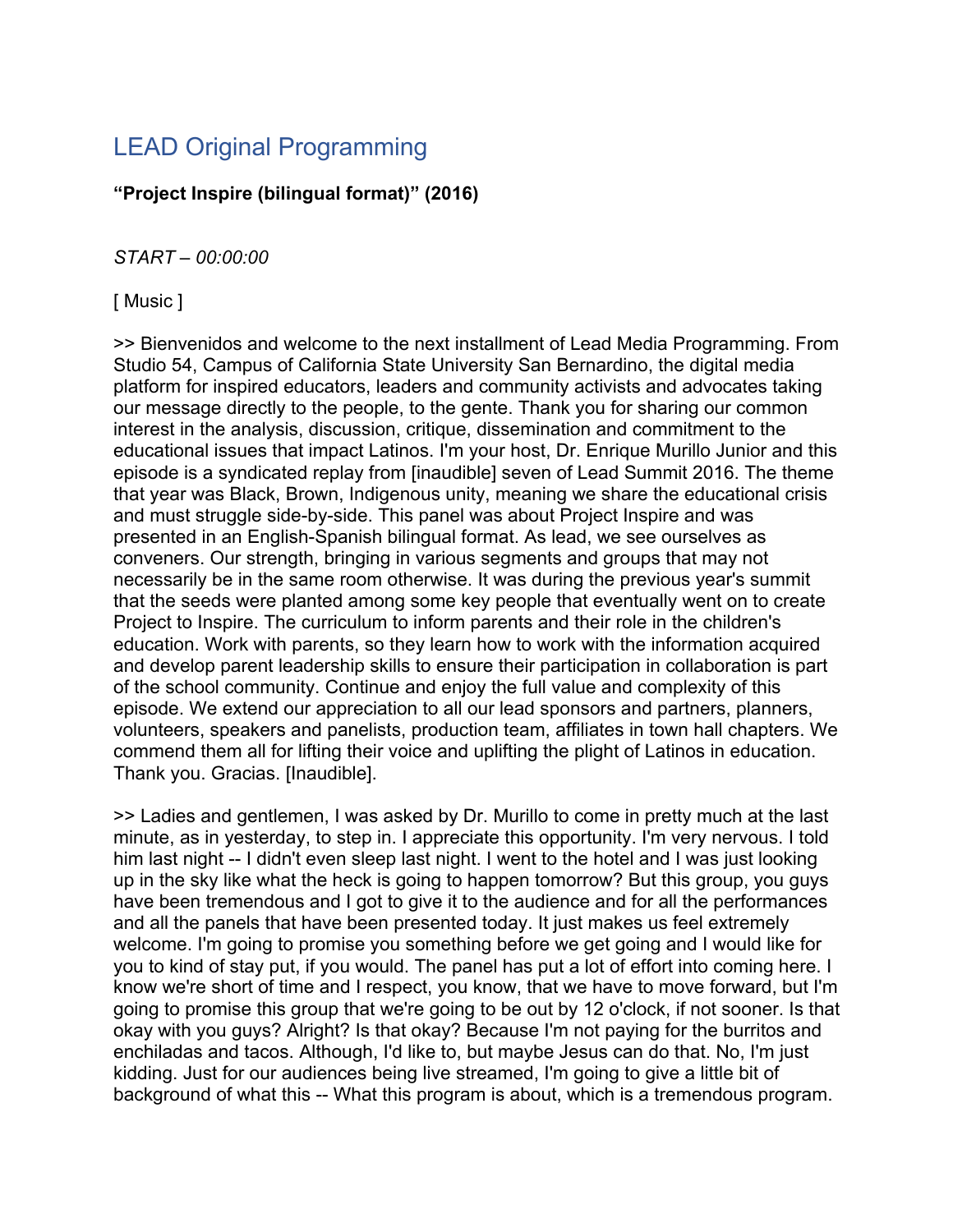We're going to get into a couple of questions, but we've asked Jesus Acuña to come up here. He's going to help interpret, as I try to moderate between these wonderful ladies here, this information. And then, we're going to try to just kind of move the agenda as fast as possible. The California Association for Bilingual Education, CABE, To Inspire Program works with parents to increase their knowledge about schooling and to ensure the parents have vital information, about high quality information, options for their children. Especially those traditionally underserved and or attending program improvement schools. Their project To Inspire curriculum informs parents of their role in their children's education, works with parents so that they learn how to work with the information acquired and develops parent leadership skills to ensure their participation and collaboration as part of the school community. All three levels of the program share the same objective and goal, to increase parental engagement in their child's learning at home school and or community; and thereby, increase their children's academic achievement. However, each of these levels differs markedly in their approach. Their approach strategies, methods, activities and outcomes for parents and their children. The panelists, as parent leaders who currently serve as officers of the Bi-national Parent Leadership Institute, otherwise known as BPLINS of trainers, have each passed all three levels from awareness to mastery to expert. Proyecto Inspire es un proyecto que pertenece a CABE, que trabaja con los padres para aumentar sus conocimientos. This is really long and it's in Spanish. So, I'm going to spare you that, but I think the first two paragraphs were pretty insightful and good enough for this group, right? Amen? Alright, alright. We're doing good. With us today, we have some wonderful folks, our ladies that are with us. The first one is Patricia, to my left, we have Patricia Luna. She is -- Yeah, let's give it up. Let's give it up. We have the B -- She is the BPLI President -- Elect past President for Chaffey High School and Vice-President of Chaffee JSD. Next, we have Elidia Valencia, let's give it up for Mrs. Elidia. She is the BPLI Vice-President and parent consultant for CABE. They have a big Bio, guys. I'm just cutting it into like a tenth, you know what I mean? Okay. Then we have Isabel Torres. She's a BPLI Secretary and Elect President. Alright. And last but not least, we have Maribel Colín. She is a BPLI Parliament and elect President. Very good. With that being said, we have a couple of questions that we have formatted for them. They're going to -- I will ask to spend -- I will ask the question in English, so that our audience not only that is here today, but those that are streaming live can view and see. And if there's any questions that come up -- By the way, I believe there's going to be quite -- There's going to be a small Q&A at the end. If you have a question or two, I believe there might be a mic up there. I'm not too sure. I was told that there was a mic somewhere, right? And then, we'll get it to you if you were to have any questions towards the end. Now, with that being said, in no particular order, I'd like to ask -- Let's start with -- Let's start with Patricia Luna. I think that since she's the closest to me, we can ask you this question. What are some of the short-term and long-term benefits that have most affected your families and or students of this program?

>> Thank you. Well, I'm going to do this in English, since the Dean mentioned that we are asking students to try and then we have to try too. Even though I'm an English learner myself, but I'm going to try to do it in English my best. Well, this short term is very funny because when I first called to participate in Project Inspire, I know I have the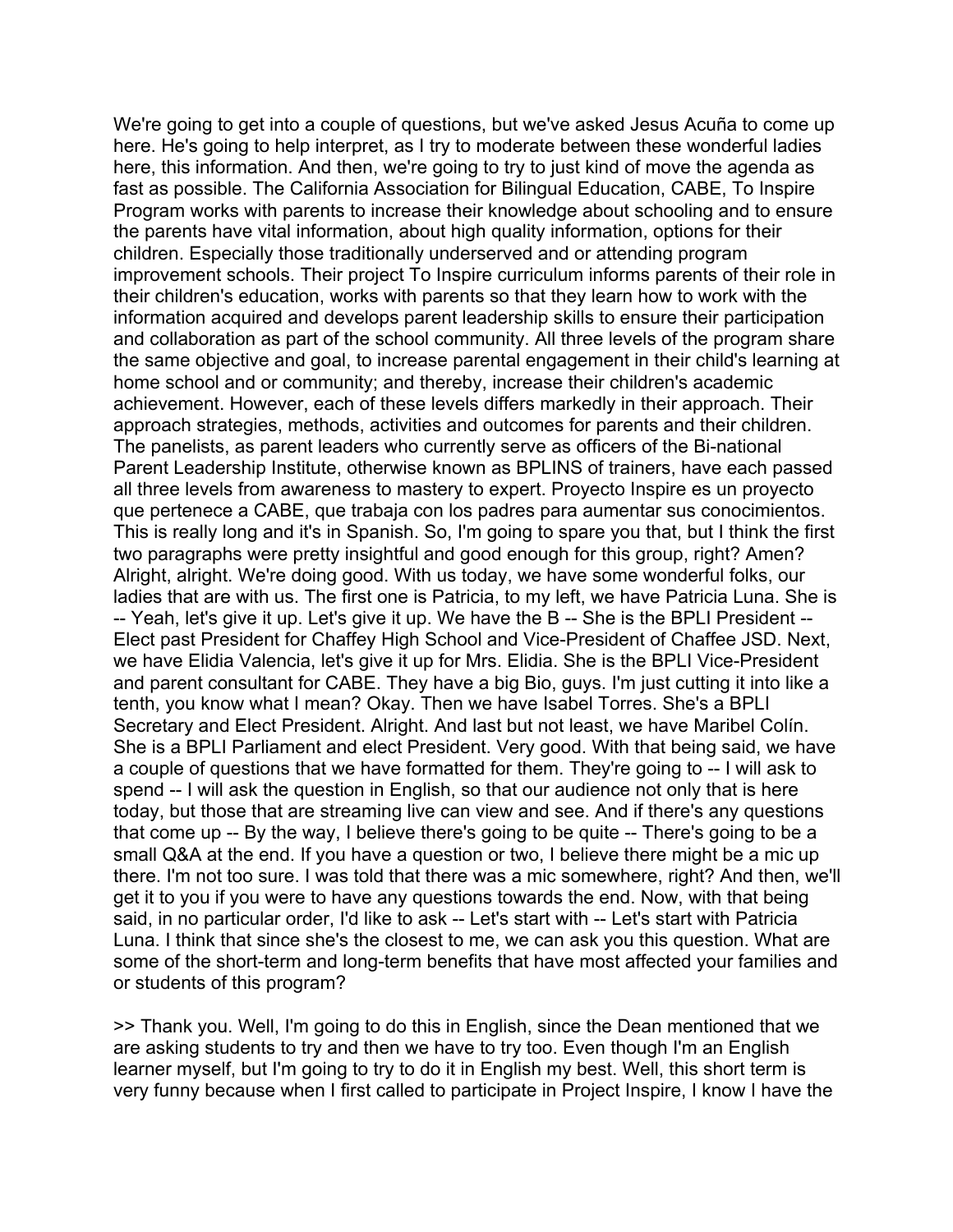idea that I wanted my kids to achieve a goal and I was thinking that the goal was to go to university. But when I got to Project Inspire, they opened up my eyes in a big humongous system that I find out I did not know nothing about the system. So in a short term, it helped me to understand the Educational system in United States of America and helped me to take action and guided me to create a student habit at home, guided me to understand how to guide my students to do their best and, most of all, to communicate with the students, with the teachers, administrators and community. As in a long-term, now you see me here. I understand that I had to do this for my student, for my son and my daughter. But then, I realized my daughter and my son are growing in this community. I want the rest of the students to have the same opportunity as my students are having. So I took action and I got involved in planning committees and I got involved in ATP, Action Theme for Partnership and I got involved in church and etcetera, etcetera. And then, I got invited to participate in Bi-national Parent Leadership Institute, which is working at another level, which is developing skills that I never imagined I'd be capable to develop. And all for the benefit of my kids, first of all. But then, now it's my community. It's our students. Your kids and my kids, empower them to achieve whatever they want, whatever is their goal. If their goal is to go to university, go for it. If they wanted to go a vocational career, go for it. If you want to build a career through your job that you already have, that you're working on it, go for it. As long as you're happy with what you are doing.

>> Wow! Sign me up!

[ Applauses ]

Thank you, Patricia. I appreciate that. Our next question is for Elidia Valencia. How does Project to Inspire -- How has it transformed your life while your involvement with this program?

>> Gracias y buenos días a todos.

>> Thank you and good morning, you all.

>> En lo personal, a mi me ha ayudado o me ayudó a guiar a mi hija que estaba llegando de México a un grado 9, que no sabía qué hacer.

>> It's helped my daughter who has -- Who arrived from Mexico to the ninth grade.

>> Y ahí tuve la oportunidad de conocer Proyecto Inspire.

>> And there I had an opportunity to get acquainted with the Project to Inspire.

>> Y a través de la guía de nuestra maravillosa maestra Marissa Lazo que todavía recuerdo --

>> Through this moderator, Marissa Lazo, who I still remember, who impacted me --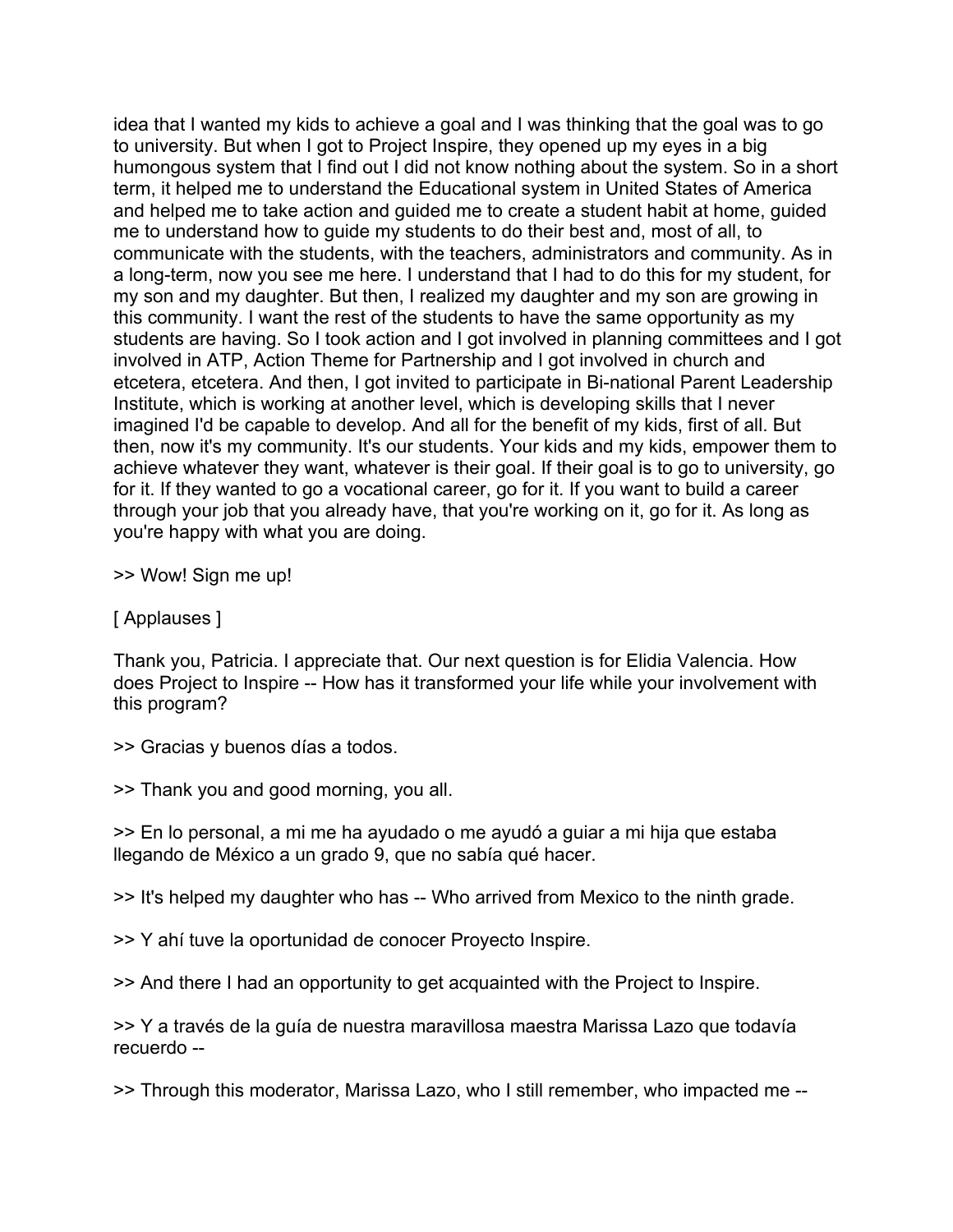>> Mi hija, sin tener los documentos, pudo ir a la universidad.

>> My daughter who without documents was able to go to college.

>> Y eso es una de las maneras en que también es el mensaje que les damos a los padres.

>> That's one of the ways that we can send a message to parents.

>> De que hay oportunidades y todo se puede cuando se involucra la educación.

>> That there are opportunities in many ways of getting things accomplished with opportunity.

>> Gracias.

>> Very good. Thank you so much, Elidia. Thank you.

[ Applause ]

This is for our next panelist, Isabel Torres or Isabel Torres. What makes Project to Inspire different from other programs?

>> ¿Qué hace Proyecto Inspire diferente de otros programas? Hay programas que se, este, enfocan en ayudar a los padres a desarrollar sus habilidades. Hay programas que le enseñan -- Sorry.

>> There are programs that develop parents and there are other programs that -- In other ways.

>> Y hay programas que les dan a los padres la guía de cómo llevar a sus hijos a la universidad.

>> And there are other programs that help lead parents to take their children to the university.

>> Lo que yo encontré en Proyecto to Inspire es una combinación de los dos. Nos ayuda a nosotros, a los padres, a entender el sistema educativo y nos lleva de la mano por todas las diferentes áreas que tiene el sistema educativo.

>> What I found is a combination of both. It helps parents educate themselves, so that they get their children the resources to go to college.

>> Y aparte, nos enseña que nosotros tenemos el poder de decisión si estamos informados.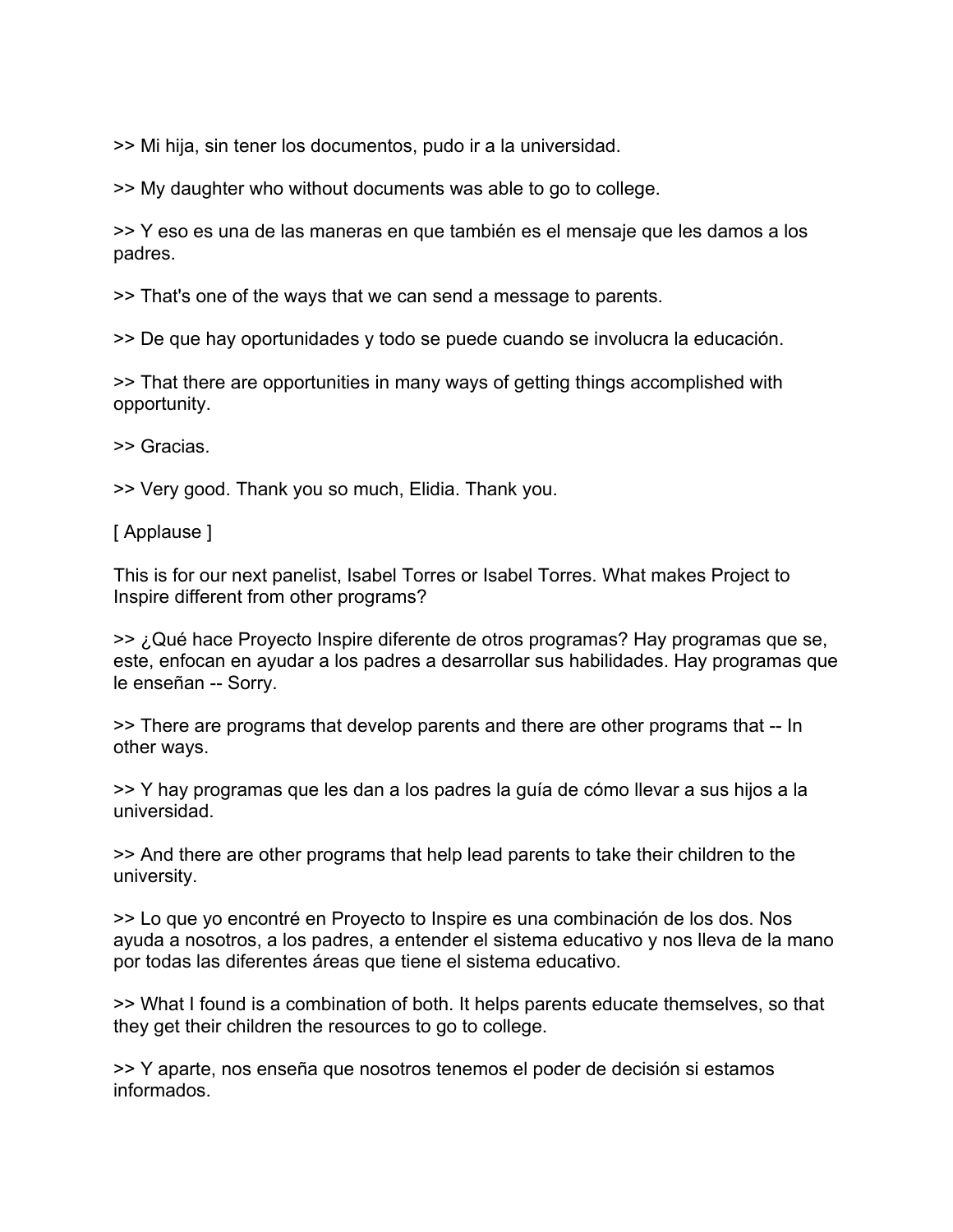>> It also gives us the resources to make informed decisions.

>> Nos enseña cómo podemos llevar a nuestros hijos a la universidad.

>> It teaches us how to send our kids to college.

>> Pero también nos enseña que nosotros tenemos que tener metas.

>> But it also teaches us that we must have goals.

>> Que nosotros también, como padres, podemos crecer.

>> That we as parents can also grow.

>> En tener habilidades para desarrollar en la comunidad.

>> And understand the abilities so we can develop along, within our community.

>> Very good. Thank you so much. Thank you, Isabel Torres. Our next question is for Maribel Colín. How does Project to inspire Develop parent engagement?

>> Realmente este programa nos impacta de una manera muy positiva. Siempre nos lleva de la mano, haciéndonos creer que nuestros hijos y todas las personas que están a nuestro alrededor pueden lograr sus metas. Es un programa que nos dice su nombre, ¿no? Nos inspira cada día a ser mejores. Nos inspira a crear compromiso, a crear metas y a pensar a futuro para nuestros hijos. Cuando yo llegué a este país, no entendía muchas cosas del sistema educativo.

>> Okay. So what she said is that this program basically takes one by the hand and enables them to go down the correct path that also builds a couple of things such as commitment and establishment of goals. And more importantly, it forms an understanding of how the education system works.

>> De esta manera, hoy en día, estamos tratando de comunicarnos con los padres con este programa y muy orgullosamente hoy también estoy representando a PIQUE [phonetic] que nos está dando la oportunidad, también, de hablar de lo que es este maravilloso programa que manejan y, si van caminando de la mano, nos inspiran día a día para poder seguir adelante. Mi hijo ahorita ya está en la universidad, en Cal State Los Ángeles y esto nos enseñó el programa, que podemos desarrollar aprendizaje y que podemos nosotros enseñarles a nuestros hijos a soñar y a crear sus propias metas.

>> Very good. Thank you very much. I appreciate that. Alright. Let's give it up. Absolutely.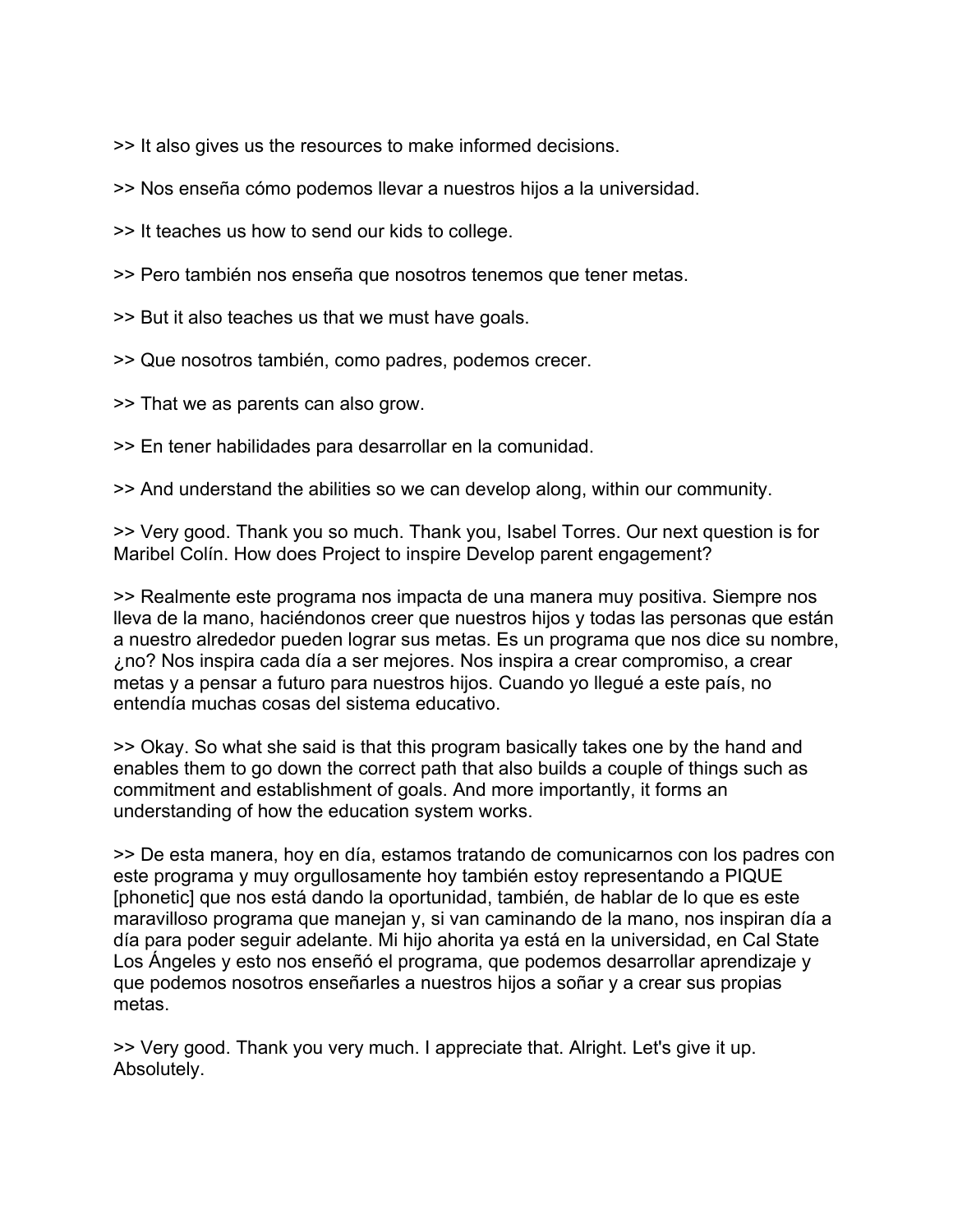### [ Applause ]

Couple more questions we have here. We're going to come back to Patricia. Patricia, what are the benefits of having Project to Inspire in a school?

>> Oh, well, a lot of benefits. Well, Project Inspire works with a Community Learning Theory, which is guiding you to work in collaboration and as a partnership. But also acknowledge that, as parent, you have already a lot of knowledge because the first teacher of your kids is you, the parent. So they acknowledge that you have that wisdom now. But then, they give you -- They guide you to do effective or to take effective decisions. Also, if you have your kids in program improvement schools or if you're an administrative working in program improvement schools, you want to bring this program to your side because it's going to help you to develop engagement, not only for the parents, but from the staff. It is very important to understand that we have to engage together. But I wanted to recommend, if you bring the Project Inspire to your school site, don't just leave it for your parents and never take one or two or three miles. There is 12 miles in it and 16 of the expertise level. At least go and take three or four miles, so you get to understand what your parents are receiving, so we can have the same conversation. I love this program because empowers you as a human being, as a mother, as a student and inspires you to take action and collaborate and looking always for the student achievement. It is also very helpful to establish goals at family level, but also at school level. What is it that you want your kids and the rest of the students to achieve in that school? What is it that I can do as parent? How can I support the staff? How can I support the students? How can I support the school district? Also, when we come from another country, we don't know much about this country. We don't know the culture. They help you to navigate through this culture and you get to understand that there is a school board, that you vote for the school board, that there is a superintendent, the school board superintendent hires the superintendent, that you can become a volunteer, and then you can engage and you can do more than just volunteering. Before, we used to have parents just to staple, to color. Now, you can have the parents as -- Acting like a parent liaison, acting like a teacher to others. So if you really want, if you really -- If you are a administrator or teacher and you really want to engage the parents, please bring the program. We have the print information with us. There is a representative from Project Inspire, María Valencia, that she's sitting in our audience, she started like me and my partners. Ans now she's working for Project Inspire. She is doing wonderful. She is full, she has no time. It's all scheduled. We wanted it to have her in Chaffey High School, but she's too busy. But we have another one good one, which is Elidia Valencia. She's going to be there. Two more of our Community Committee ladies are sitting in the audience. Sandra Aviléz and Jacqueline Carmona [phonetic], they're part of this committee. They have the information print for you and we are going to call -- We're going to have membership in the Bi-national Parent Leadership Institute. If you want your families, your parents get ready to engage and to collaborate, you want them to be part of this committee, please look for them, give them your contact information and we contact you when the time comes. Thank you so much. Don't forget, Inspire inspira. Inspire creates change. Inspire provoques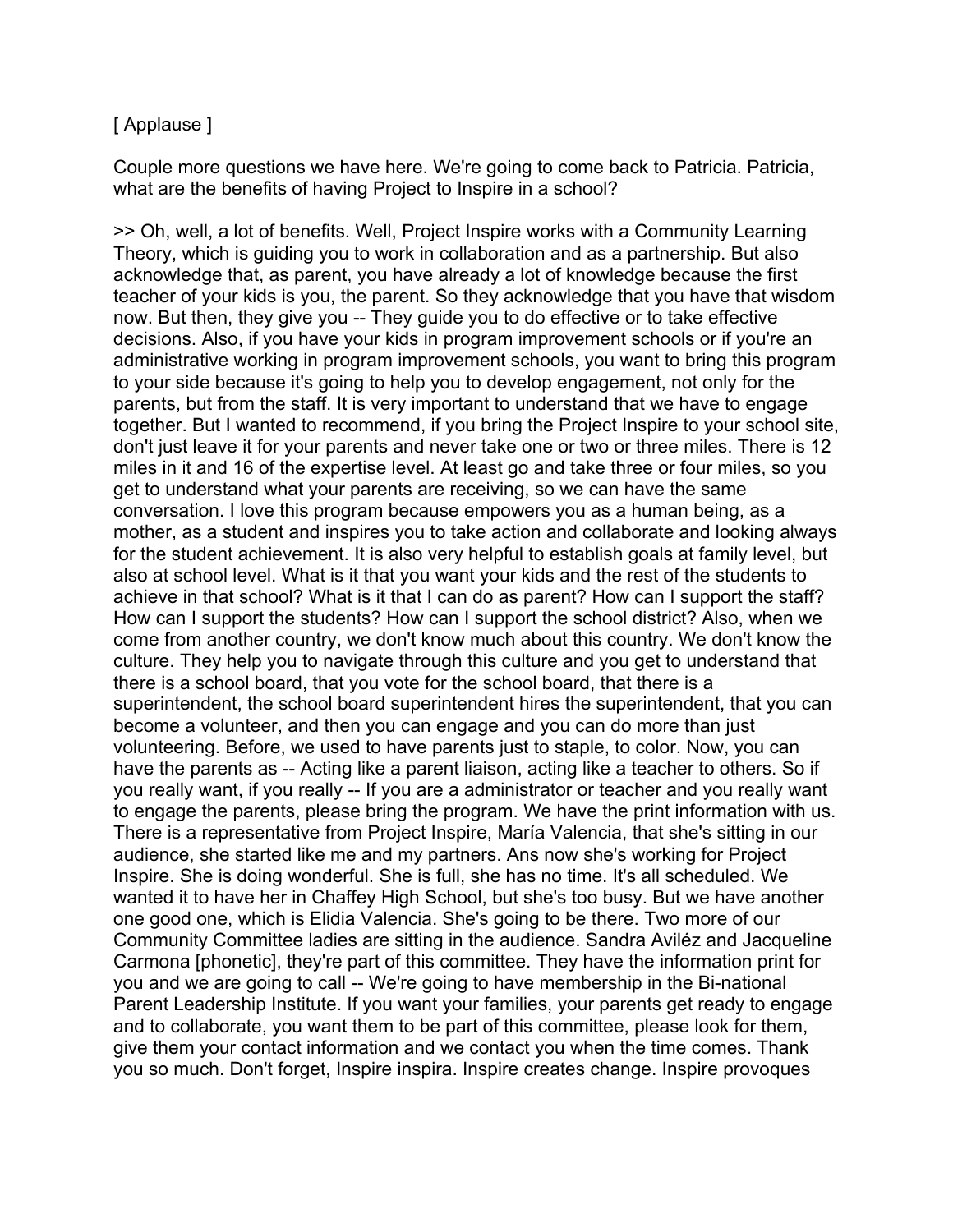activism, good and positive activism. We wanted to make changes in the education. It's time to do so. So we have to collaborate.

>> Very good. Thank you, Patricia. Thank you so much. Alright. I'm just going right through the questions real quick. Next, Elidia. And then, we're going to start taking some questions from -- So those folks that have a question or two, we do have a mic out there. Let me see. What makes Project Inspire different from other programs? Did I ask that question? I got so excited about the food that I'm going to eat, that I think that's what I was thinking. What is your role in BPLI and how is it connected to Project Inspire? This is for Elidia Valencia, please.

>> Mi rol en BPLI es Vicepresidenta.

>> Okay. She's Vice-President in BPLI.

>> Y conecta con todo. Proyecto Inspire me preparó a mi para tener las herramientas necesarias.

>> BPLI prepared her to have the necessary tools to be effective in the program.

>> Cómo tener una mejor abogacía en todos los niveles; distrito, escuela y condado.

>> How to negotiate everything within the county, within the district and the city.

>> Cómo seguir motivando a los padres a involucrarse en la educación de sus hijos.

>> And how parents can get involved in the education of the children.

>> Y como madre, seguir modelando a mis hijos que la educación es importante.

>> And, as a parent, to model that to one's children that education is very important.

>> Y decirles que este proyecto abarca 12 módulos dónde abarca todo el sistema de educación y nos dice la importancia que es estar involucrados.

>> And this program, basically, has 12 modules which breakdown the importance of one's involvement in your child's development and education.

>> Y algo muy importante que me enseñó este proyecto es que la sabiduría está con nosotros mismos.

>> One thing that's very important that the program has taught me is that the wisdom rests within us and that's very important.

>> Y lo que hace grande a este país es la diversidad cultural.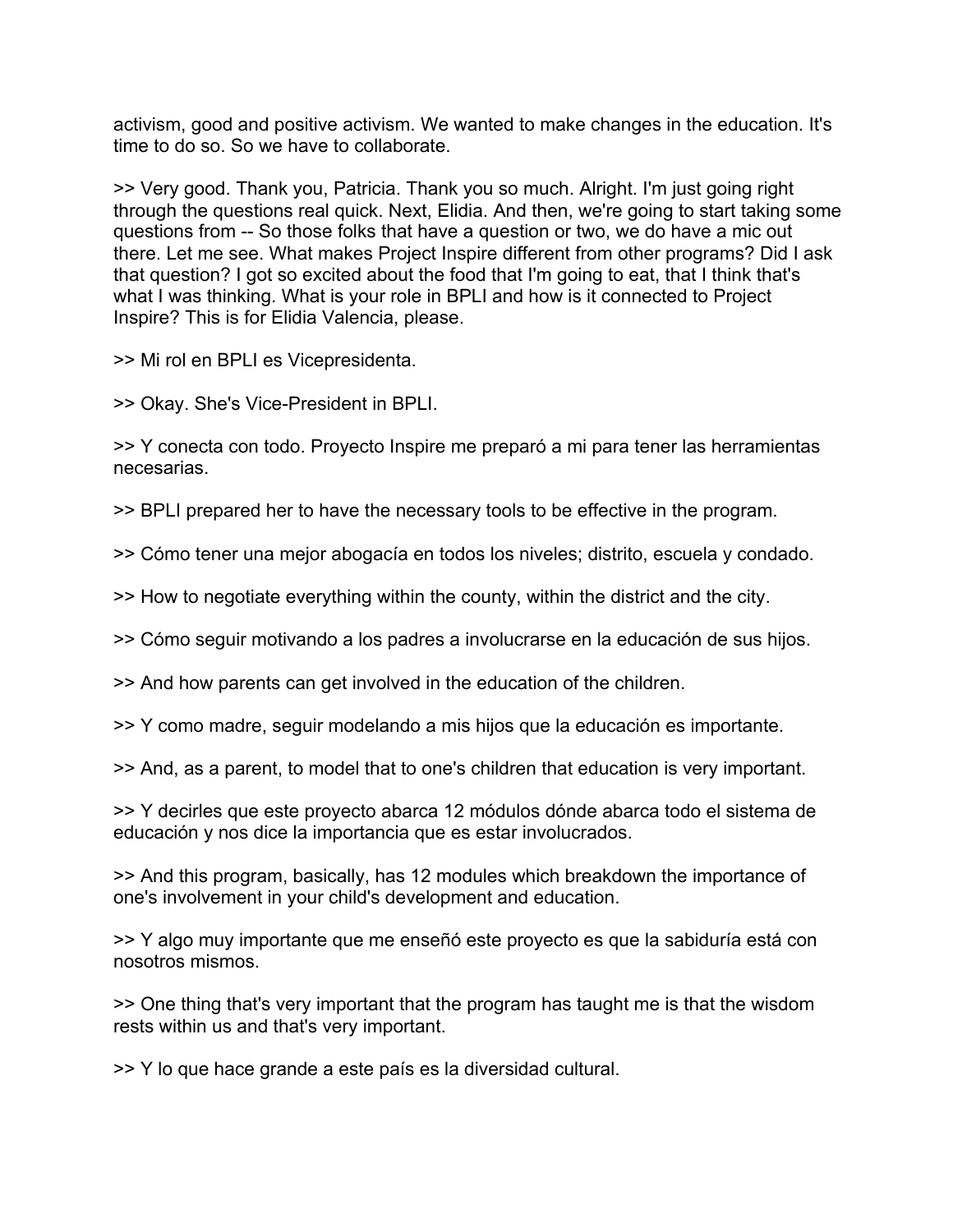>> And what makes this country great is the ability to go to the university.

>> Very good.

>> Así que los invito, administradores, padres, a trabajar en equipo.

>> I invite you as parents, as administrators, to get involved with Project to Inspire.

>> Porque esto es algo lo que nos enseña Proyecto Inspire, trabajar en equipo con las escuelas y padres con una forma respetuosa, donde haya colaboración y trabajo en equipo.

>> This basically teachers us how to collaborate as one, as parents, as administrators, as school officials, as a holistic approach.

>> Gracias.

>> Very good. Thank you so much. Here, our next question is for Isabel Torres is describe the purpose of BPLI and Project to Inspire and how do they align and how are they different?

>> Okay. El propósito del BPLI es traer a la mesa a padres líderes y desarrollarlos a un nivel de comunidad, del nivel de educación, para que puedan desarrollar sus habilidades, puedan desempeñar abogacía en sus comunidades, puedan apoyar a las escuelas, puedan apoyar a sus hijos en otros niveles. Proyecto Inspire es, digamos que es la preparación. ¿Cómo nos prepara para llegar a este nivel? ¿Cómo nos prepara para llegar a ser el nivel de padres líderes? Y el BPLI toma esos padres líderes y los lleva más allá, más allá del involucramiento en su propia escuela, más allá a que tiene que ser un líder en la comunidad, apoyar a otros padres y enseñarles que el poder de padre es muy importante. El poder de padre es muy importante, pero llevado de una manera positiva donde todos puedan colaborar unidos escuela, familia y el estudiante. Todos con un mismo propósito, darle la -- El empoderamiento y llevar a nuestros hijos a que desarrollen lo que ellos quieran, el futuro que ellos quieran, que quieran decidir, que nosotros estamos ahí como base para que ellos lo logren.

>> Very good. Thank you so much.

>> [Inaudible] dijo. So, essentially, I'll read a few of these bullets from the to Inspire. But they've, as the parents, formed the base for their children to be able to access and use as a resource and use them as actual developers in their education. Project to inspire builds family awareness and competence. It improves in their children's educational outcomes. So, again, we talked about the goals and the achievements. That also enhances the knowledge, skills and abilities to support their children, the student, in learning and then improving. And then, it also engages school staff to support and cultivate those positive environments and build those relationships that are needed to make the child successful. It improves student achievement results in low performing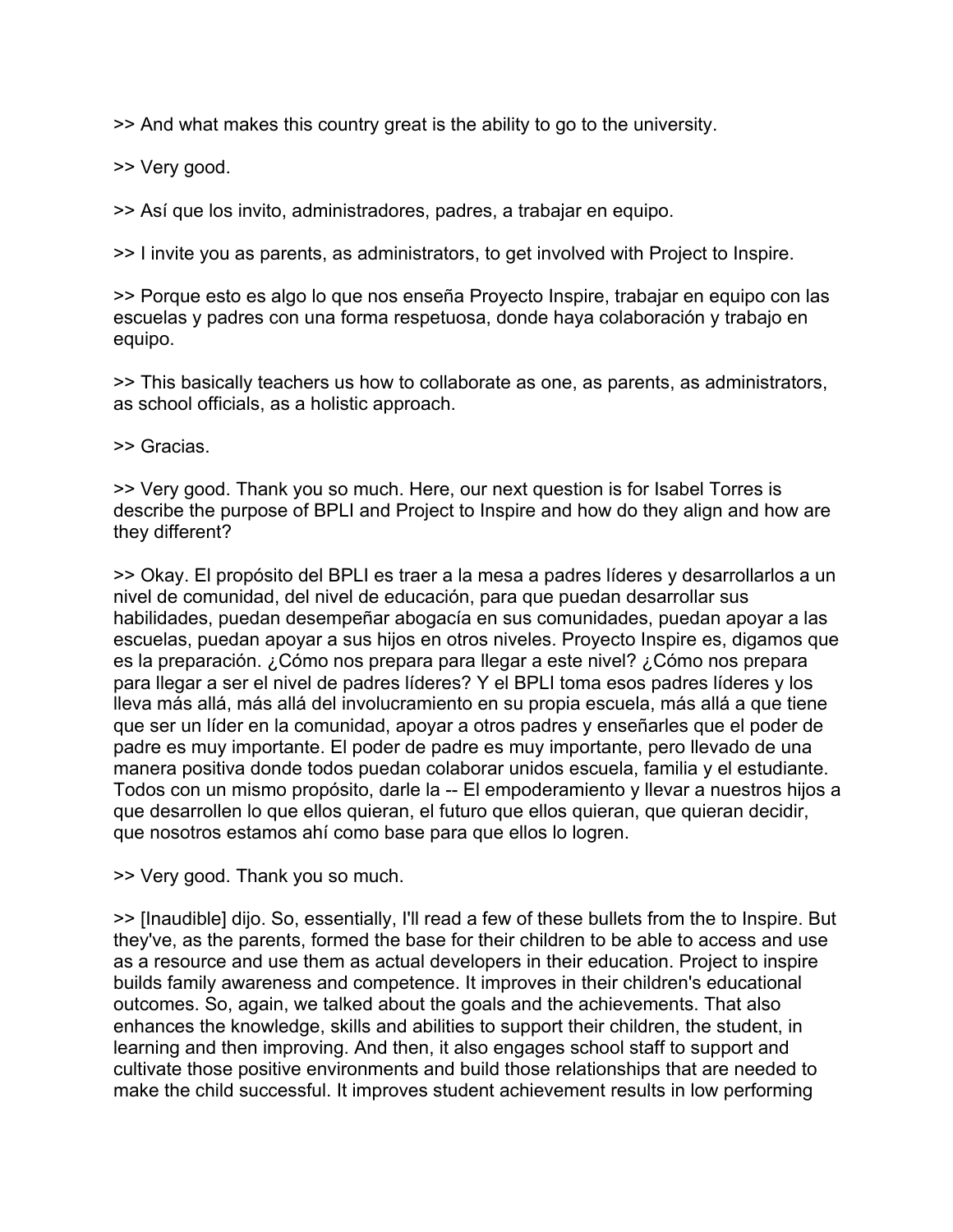schools. So it's very important to note. It reaches diverse backgrounds, non-Englishspeaking parents with materials in their own language. It also helps parents guide their children to school success at home and at school.

>> Very good. Alright. Thank you so much for that. I appreciate that. I was handed this year the purpose statement -- Oh, they got a purpose statement. It's the Bi-national Parent Leadership Institute, BPLI, will establish a cadre of the [inaudible] parent engagement mechanism in the inland [inaudible] via parent voice empowerment and advocacy. BPLI will establish institutional capacity strategies that will be meaningful, engage parents to ensure successful outcomes for students and families. What I'd like to do, if there's any questions in the audience, this is probably the time to ask -- There's one right back there and I think there's one back on the other -- There's two out there. And then, we're going to come to a close after these questions are answered [inaudible]. Thank you.

>> Check one, two. Check one, two. There we go.

>> There we go. Okay, we're good to go.

>> State your name, please, and where you're from.

>> Mi nombre es Librada Murillo [phonetic] y soy un padre de la comunidad de Moreno Valley.

>> She's from the community of Moreno Valley.

>> Very good. And your question, please.

>> Mi pregunta es la siguiente.

>> My question is the following.

>> ¿Qué pasa cuando, como oficial de ILA [phonetic], el Director del plantel escolar cambia lo que tienes y lo que pediste que se pusiera en la agenda como Comité de ILA, y este es un Director, Dr. Manil [phonetic], es graduada en social justice, en un Doctorado, nos cambia la agenda completamente, al aprobar nosotros reglamentos. Esos reglamentos los llevan al distrito escolar, al llevarlo a la junta de DILA, dicen que como padres hemos violado nuestros derechos y los derechos del plantel, por lo tanto, retiran los reglamentos y retiran la posición de su persona aquí presente como Vicepresidenta de DILA, para ellos decir, con un abogado presente, diciendo el abogado que yo fui la que hice las violaciones de este Comité de ILA, cuando no es así. Traen a este abogado para que retire mi posición de DILA y me acusa el abogado de yo haber violado esos reglamentos, cuando nosotros habíamos seguido todos los pasos como Comité y miembros.

>> Ok. Ok. Thank you.